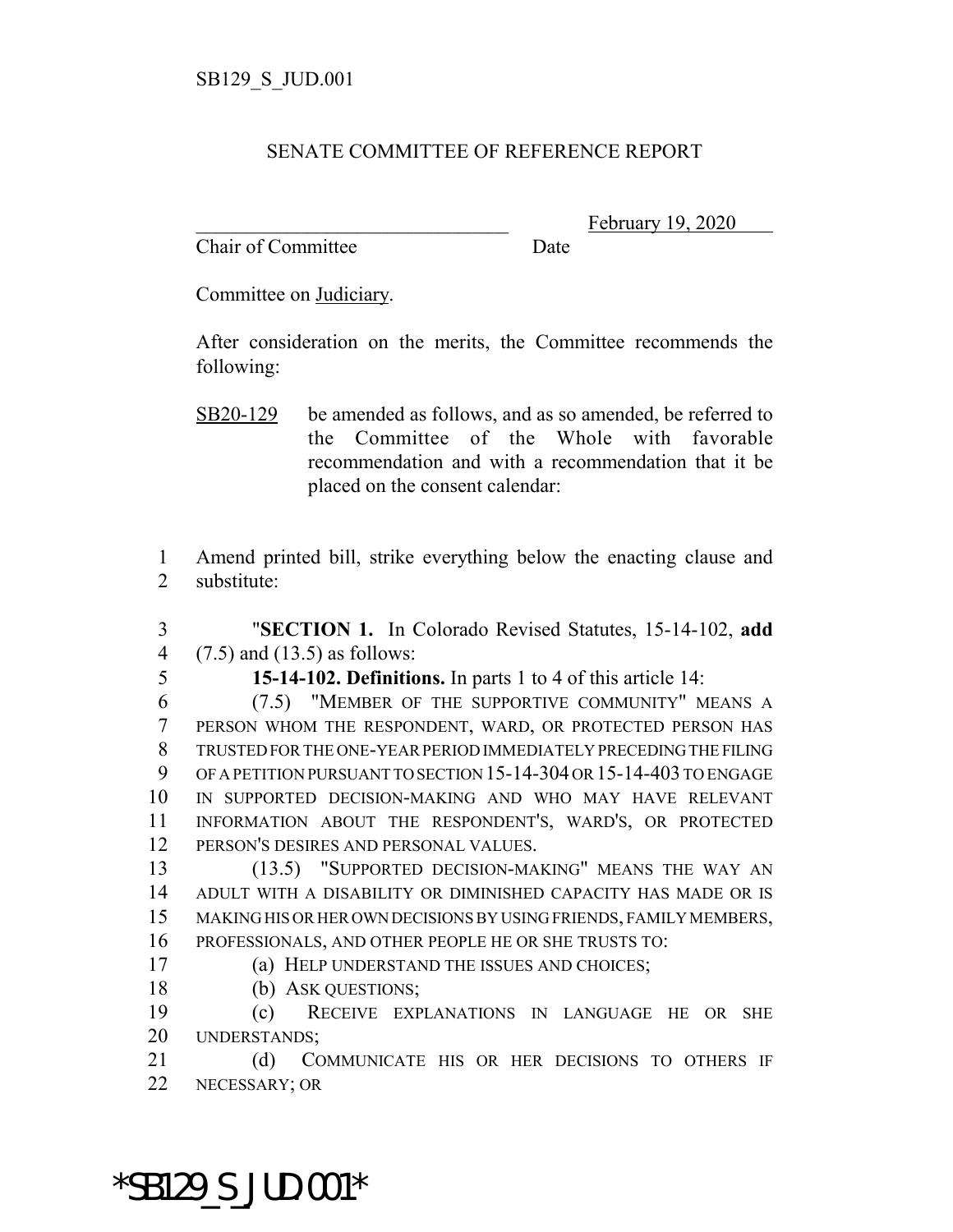(e) FACILITATE THE EXERCISE OF DECISIONS REGARDING HIS OR HER DAY-TO-DAY HEALTH, SAFETY, WELFARE, OR FINANCIAL AFFAIRS.

 **SECTION 2.** In Colorado Revised Statutes, **add** 15-14-113.5 as follows:

 **15-14-113.5. Appointments without notice - investigation - report - procedures.** (1) A VISITOR APPOINTED PURSUANT TO SECTION 15-14-312 (5) OR 15-14-412 (3)(b) MUST BE A PERSON WHO HAS SUCH TRAINING AS THE COURT DEEMS APPROPRIATE.

 (2) A VISITOR APPOINTED PURSUANT TO SECTION 15-14-312 (5) OR 15-14-412 (3)(b) SHALL INTERVIEW THE RESPONDENT IN PERSON AND, TO THE EXTENT THAT THE RESPONDENT IS ABLE TO UNDERSTAND:

 (a) EXPLAIN TO THE RESPONDENT THE SUBSTANCE OF THE PETITION; THE NATURE, PURPOSE, AND EFFECT OF THE PROCEEDING; THE 14 RESPONDENT'S RIGHT TO A HEARING PURSUANT TO SECTION 15-14-312(2), IF APPLICABLE; AND THE POWERS AND DUTIES OF THE EMERGENCY GUARDIAN OR SPECIAL CONSERVATOR;

 (b) IDENTIFY AND DETERMINE THE RESPONDENT'S VIEW ON ANY MEMBER OF THE SUPPORTIVE COMMUNITY, AS DEFINED IN SECTION 15-14-102 (7.5), WHOSE PARTICIPATION IN THE PROCEEDINGS MAY SERVE 20 THE RESPONDENT'S BEST INTERESTS;

 (c) INFORM THE RESPONDENT OF THE NAME, CONTACT INFORMATION, AND APPOINTMENT OF HIS OR HER COURT-APPOINTED COUNSEL OR HIS OR HER RIGHT TO EMPLOY AND CONSULT WITH A LAWYER AT THE RESPONDENT'S OWN EXPENSE; AND

25 (d) INFORM THE RESPONDENT THAT ALL COSTS AND EXPENSES OF THE PROCEEDING, INCLUDING THE RESPONDENT'S ATTORNEY FEES, WILL BE 27 PAID FROM THE RESPONDENT'S ESTATE UNLESS THE COURT DIRECTS OTHERWISE.

29 (3) IN ADDITION TO THE DUTIES IMPOSED BY SUBSECTION (2) OF THIS SECTION, THE VISITOR SHALL:

 (a) INTERVIEW THE PERSON OR PERSONS IDENTIFIED BY THE RESPONDENT AS MEMBERS OF THE SUPPORTIVE COMMUNITY ABOUT THE MEMBER'S RELATIONSHIP, ROLE, AND PARTICIPATION IN SUPPORTED DECISION-MAKING ON BEHALF OF THE RESPONDENT; THE MEMBER'S VIEW ON THE RESPONDENT'S LIMITATIONS; AND WHETHER THE RESPONDENT'S NEEDS MAY BE MET BY LESS RESTRICTIVE MEANS; AND

(b) MAKE ANY OTHER INVESTIGATION THE COURT DIRECTS.

 (4) THE VISITOR SHALL PROMPTLY FILE A REPORT IN WRITING WITH THE COURT, WHICH MUST INCLUDE:

 (a) THE NAME, ADDRESS, AND CONTACT INFORMATION FOR ANY MEMBER OF THE SUPPORTIVE COMMUNITY;

\*SB129 S JUD.001\*  $-2$ -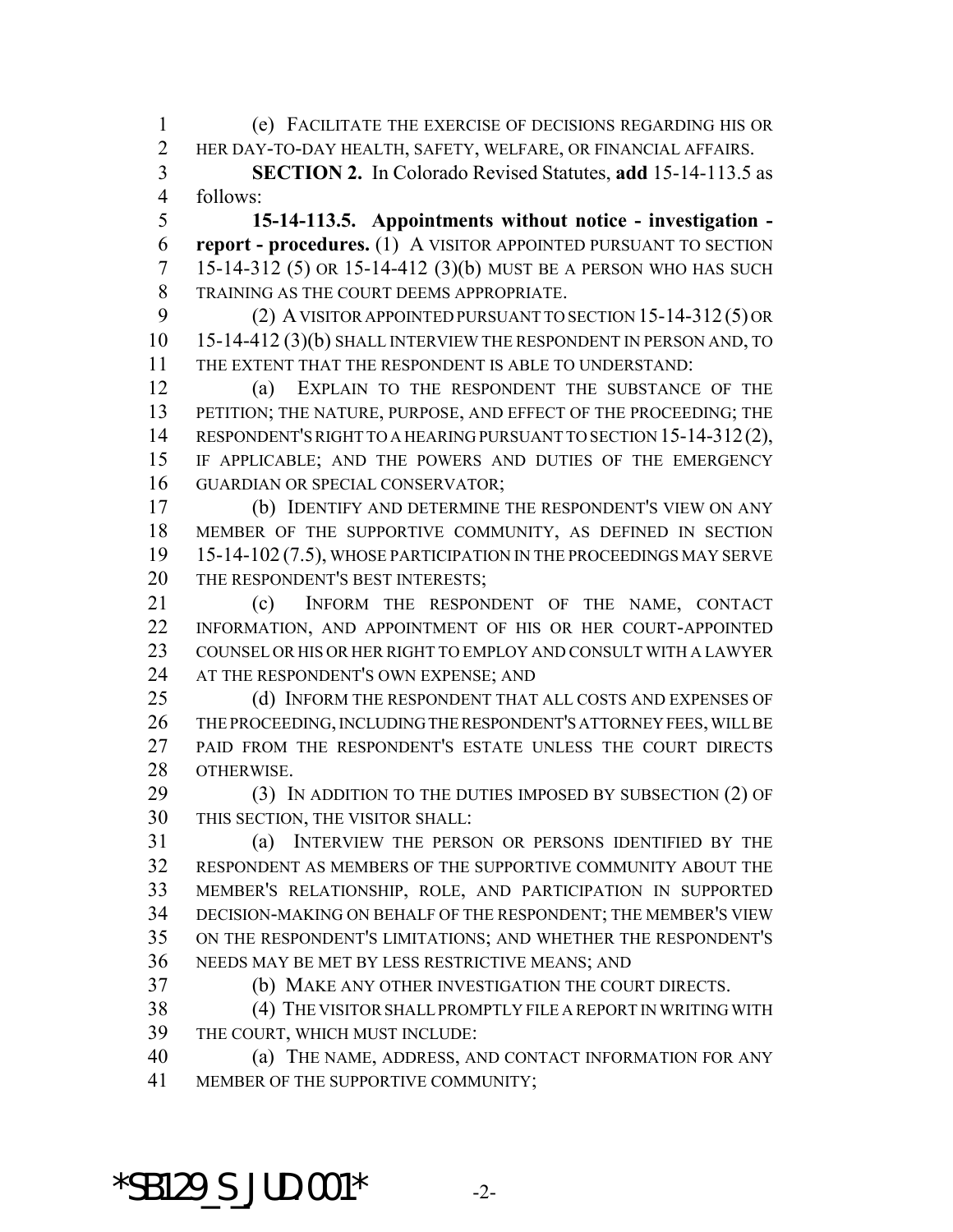(b) A SUMMARY OF THE NATURE AND TYPE OF SUPPORTED DECISION-MAKING ENGAGED IN BY THE RESPONDENT WITH THE ASSISTANCE OF MEMBERS OF THE SUPPORTIVE COMMUNITY;

 (c) RECOMMENDATIONS ON WHETHER ANY MEMBER OF THE SUPPORTIVE COMMUNITY SHOULD BE GRANTED PERMISSION TO PARTICIPATE IN THE PROCEEDINGS PURSUANT TO SECTION 15-14-308 (2) 7 OR 15-10-201 (27);

8 (d) RECOMMENDATIONS REGARDING THE APPROPRIATENESS OF EMERGENCY GUARDIANSHIP OR SPECIAL CONSERVATORSHIP, INCLUDING WHETHER LESS RESTRICTIVE MEANS OF INTERVENTION WERE AVAILABLE AND ARE AVAILABLE;

 (e) RECOMMENDATIONS ON WHETHER THE POWERS OF THE EMERGENCY GUARDIANSHIP OR SPECIAL CONSERVATORSHIP SHOULD BE LIMITED BASED ON THE DESIRES AND PERSONAL VALUES OF THE RESPONDENT AS EXPRESSED BY THE RESPONDENT AND THE MEMBERS OF 16 THE SUPPORTIVE COMMUNITY; AND

(f) ANY OTHER MATTERS THE COURT DIRECTS.

 (5) WITHIN SEVEN DAYS AFTER RECEIVING THE VISITOR'S REPORT, THE COURT SHALL REVIEW THE REPORT AND ENTER AN ORDER MAKING THE FOLLOWING SPECIFIC FINDINGS:

**(a) WHETHER ANY MEMBER OF THE SUPPORTIVE COMMUNITY HAS** 22 PERMISSION TO PARTICIPATE IN THE PROCEEDINGS AS SUCH PARTICIPATION IS FOUND TO BE IN THE RESPONDENT'S BEST INTERESTS, PENDING FURTHER 24 FINDINGS AND ORDER OF THE COURT;

 (b) LIMITING THE POWERS OF THE EMERGENCY GUARDIAN OR SPECIAL CONSERVATOR AS RECOMMENDED BY THE VISITOR, PENDING FURTHER FINDINGS AND ORDER OF THE COURT; AND

**(c) ANY OTHER MATTERS THAT THE COURT DEEMS APPROPRIATE** 29 TO PRESERVE AND PROTECT THE RIGHTS OF THE RESPONDENT.

 **SECTION 3.** In Colorado Revised Statutes, 15-14-312, **add** (5) as follows:

 **15-14-312. Emergency guardian.** (5) IF THE COURT APPOINTS AN EMERGENCY GUARDIAN WITHOUT NOTICE TO THE RESPONDENT OR ANY OTHER PERSON ENTITLED TO NOTICE PURSUANT TO SECTION 15-14-309(2) AND THE PERSON APPOINTED IS A PROFESSIONAL WITHOUT PRIORITY TO SERVE PURSUANT TO SECTION 15-14-310 (1) OR PROTECTIVE SERVICES PURSUANT TO SECTION 26-3.1-104, THE COURT SHALL, UPON ENTRY OF THE ORDER OF APPOINTMENT OF EMERGENCY GUARDIAN, SIMULTANEOUSLY APPOINT A VISITOR TO INVESTIGATE AND REPORT TO THE COURT WITHIN FOURTEEN DAYS AFTER THE APPOINTMENT AS PROVIDED IN SECTION 15-14-113.5.

\*SB129 S JUD.001\*  $-3$ -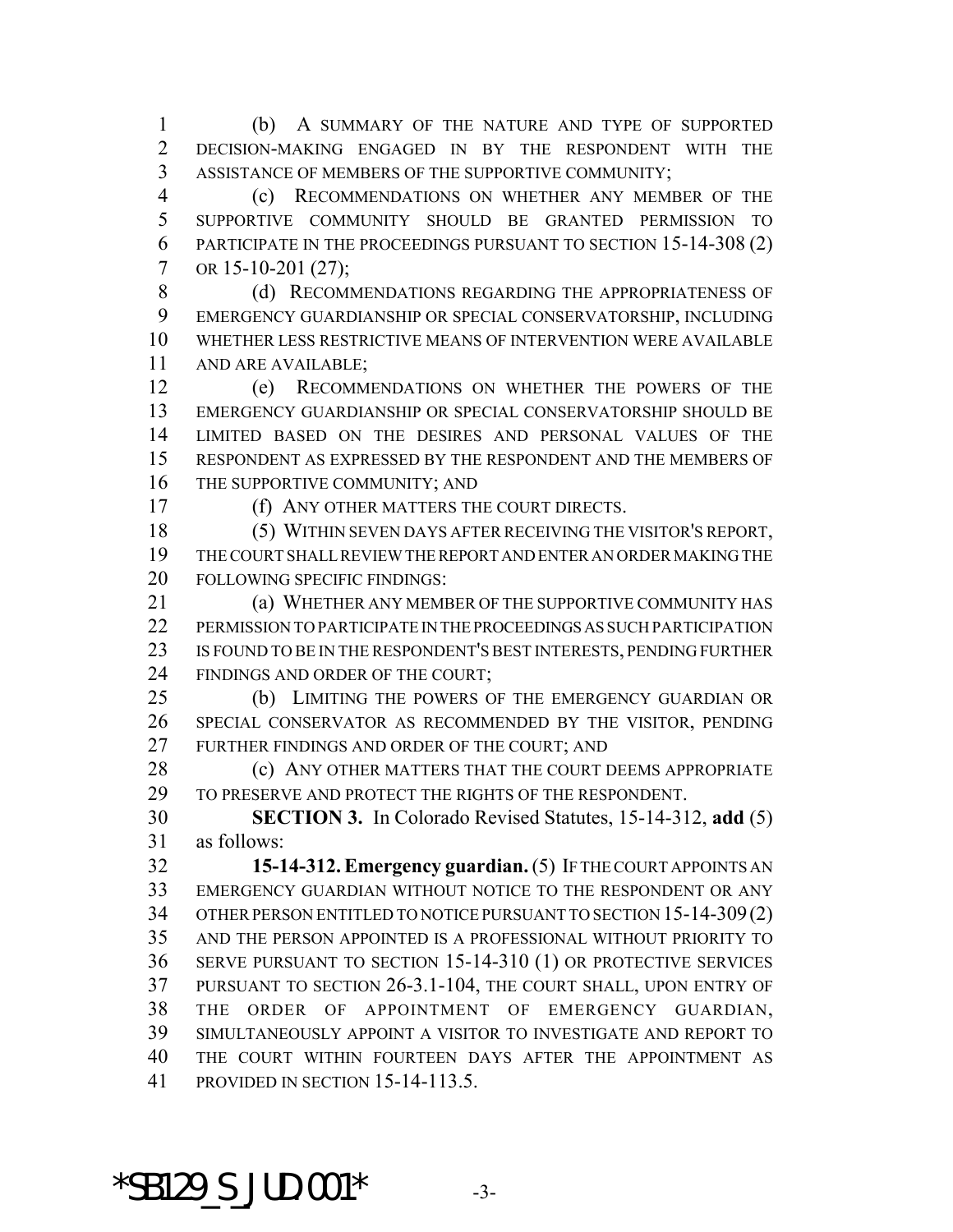**SECTION 4.** In Colorado Revised Statutes, 15-14-412, **amend** 2 (3) as follows:

 **15-14-412. Protective arrangements and single transactions.** (3) (a) The court may appoint a special conservator to assist in the accomplishment of any protective arrangement or other transaction authorized under this section. The special conservator has the authority conferred by the order and shall serve until discharged by order after report to the court.

 (b) IF THE COURT APPOINTS A SPECIAL CONSERVATOR WITHOUT NOTICE TO THE RESPONDENT, PROTECTED PERSON, OR ANY OTHER PERSON ENTITLED TO NOTICE PURSUANT TO SECTION 15-14-404 (2) AND THE PERSON APPOINTED IS A PROFESSIONAL WITHOUT PRIORITY TO SERVE PURSUANT TO SECTION 15-14-310 (1) OR A PUBLIC ADMINISTRATOR 14 PURSUANT TO SECTION 15-12-622, THE COURT SHALL, UPON ENTRY OF THE ORDER OF APPOINTMENT OF SPECIAL CONSERVATOR, SIMULTANEOUSLY APPOINT A VISITOR TO INVESTIGATE AND REPORT TO THE COURT WITHIN FOURTEEN DAYS AFTER THE APPOINTMENT AS PROVIDED IN SECTION 15-14-113.5.

 **SECTION 5.** In Colorado Revised Statutes, 15-10-503, **amend** (1) as follows:

 **15-10-503. Power of a court to address the conduct of a fiduciary - emergencies - nonemergencies.** (1) **Emergency situations - court action without the requirement of prior notice or hearing.** If it appears to a court that an emergency exists because a fiduciary's actions or omissions pose an imminent risk of substantial harm to a ward's or protected person's health, safety, or welfare or to the financial interests of an estate, the court may, on its own motion or upon the request of an interested person, without a hearing and without following any of the procedures authorized by section 15-10-502, order the immediate restraint, restriction, or suspension of the powers of the fiduciary; direct the fiduciary to appear before the court; or take such further action as the court deems appropriate to protect the ward or protected person or the assets of the estate. If a court restrains, restricts, or suspends the powers of a fiduciary, the court shall set a hearing and direct that notice be given pursuant to section 15-10-505. The clerk of the court shall immediately note the restraint, restriction, or suspension on the fiduciary's letters, if any. Any action for the removal, surcharge, or sanction of a fiduciary shall be governed by this section. THE COURT SHALL RULE ON ITS MOTION OR THE INTERESTED PERSON'S REQUEST WITHIN FOURTEEN DAYS AFTER THE MOTION OR REQUEST IS MADE.".

**SECTION 6. Act subject to petition - effective date -**

 $*$ SB129 S JUD.001 $*$  -4-